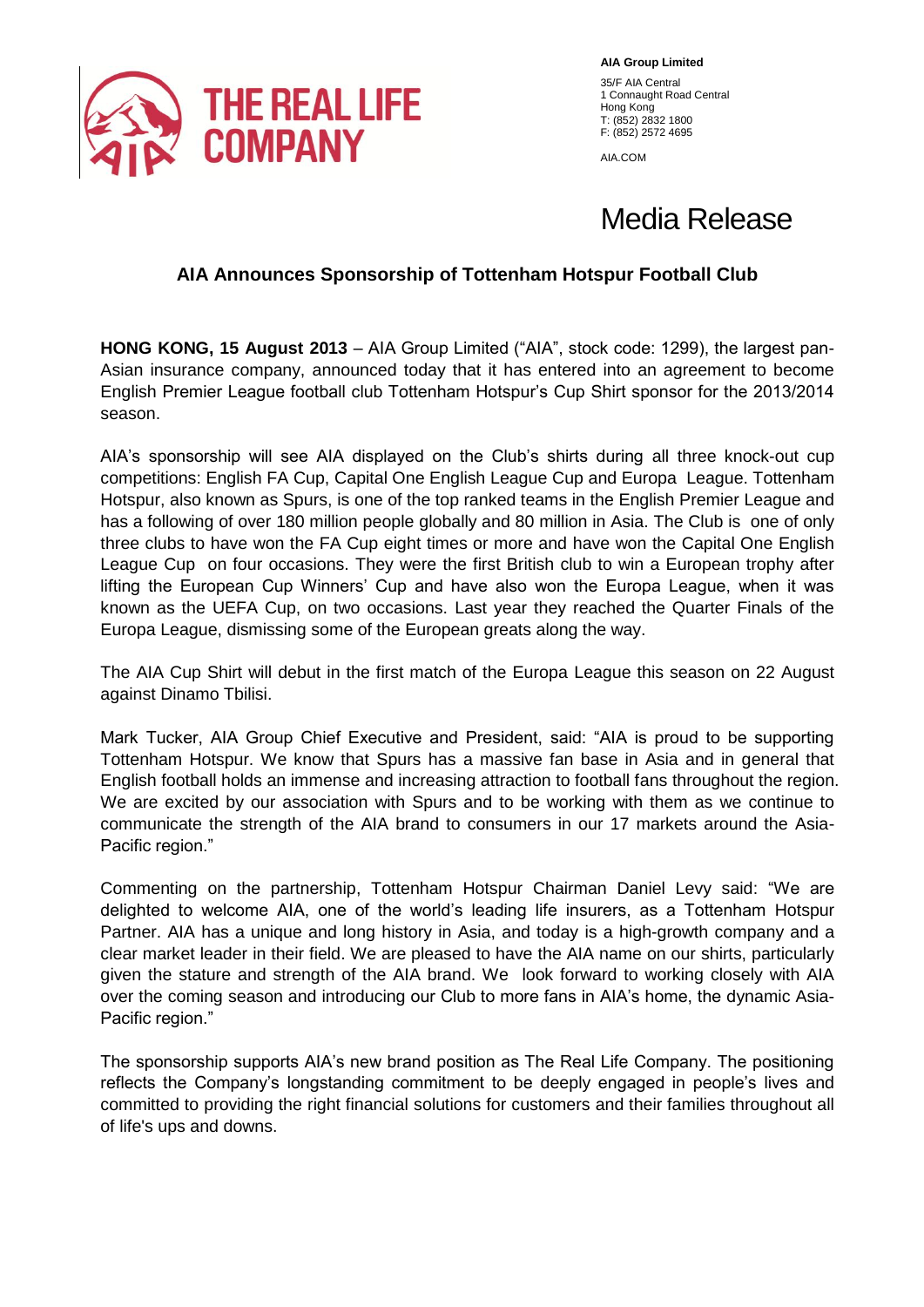#### *AIA Announces Sponsorship of Tottenham Hotspur Football Club Page 2*

AIA and Tottenham Hotspur will work together on a range of brand and marketing initiatives, including incentives for AIA's agents and other partners to drive new business and sales, as well as engagement activities with employees and customers. AIA will also look for opportunities to partner with Tottenham Hotspur on community programmes in AIA's markets across the region.

 $-$  End  $-$ 

| <b>Contacts</b> |                |
|-----------------|----------------|
| News Media      |                |
| Stephen Thomas  | +852 2832 6178 |
| Sonia Tsang     | +852 2832 1868 |
| Emerald Ng      | +852 2832 4720 |

#### **About AIA**

AIA Group Limited and its subsidiaries (collectively "AIA" or "the Group") comprise the largest independent publicly listed pan-Asian life insurance group. It has operations in 17 markets in Asia-Pacific – wholly-owned branches and subsidiaries in Hong Kong, Thailand, Singapore, Malaysia, China, Korea, the Philippines, Australia, Indonesia, Taiwan, Vietnam, New Zealand, Macau, Brunei, a 97 per cent subsidiary in Sri Lanka, a 26 per cent joint venture in India and a representative office in Myanmar.

The business that is now AIA was first established in Shanghai over 90 years ago. It is a market leader in the Asia-Pacific region (ex-Japan) based on life insurance premiums and holds leading positions across the majority of its markets. It had total assets of US\$147 billion as of 31 May 2013.

AIA meets the savings and protection needs of individuals by offering a range of products and services including retirement savings plans, life insurance and accident and health insurance. The Group also provides employee benefits, credit life and pension services to corporate clients. Through an extensive network of agents and employees across Asia-Pacific, AIA serves the holders of more than 27 million individual policies and over 16 million participating members of group insurance schemes.

AIA Group Limited is listed on the Main Board of The Stock Exchange of Hong Kong Limited under the stock code "1299" with American Depositary Receipts (Level 1) traded on the over-thecounter market (ticker symbol: "AAGIY").

#### **About Tottenham Hotspur**

Founded in 1882, Tottenham Hotspur Football Club has a tradition of playing an entertaining and attacking style of football. The team has achieved four consecutive top five Premier League finishes and has a multi-national squad of players.

Tottenham Hotspur also has:

- A global following in excess of 180 million, with strong supporter bases across the UK, the USA, China, Asia and Southern Africa.
- Commercial partnerships with globally-recognised brands including HP, US sportswear giants Under Armour and EA Sports.